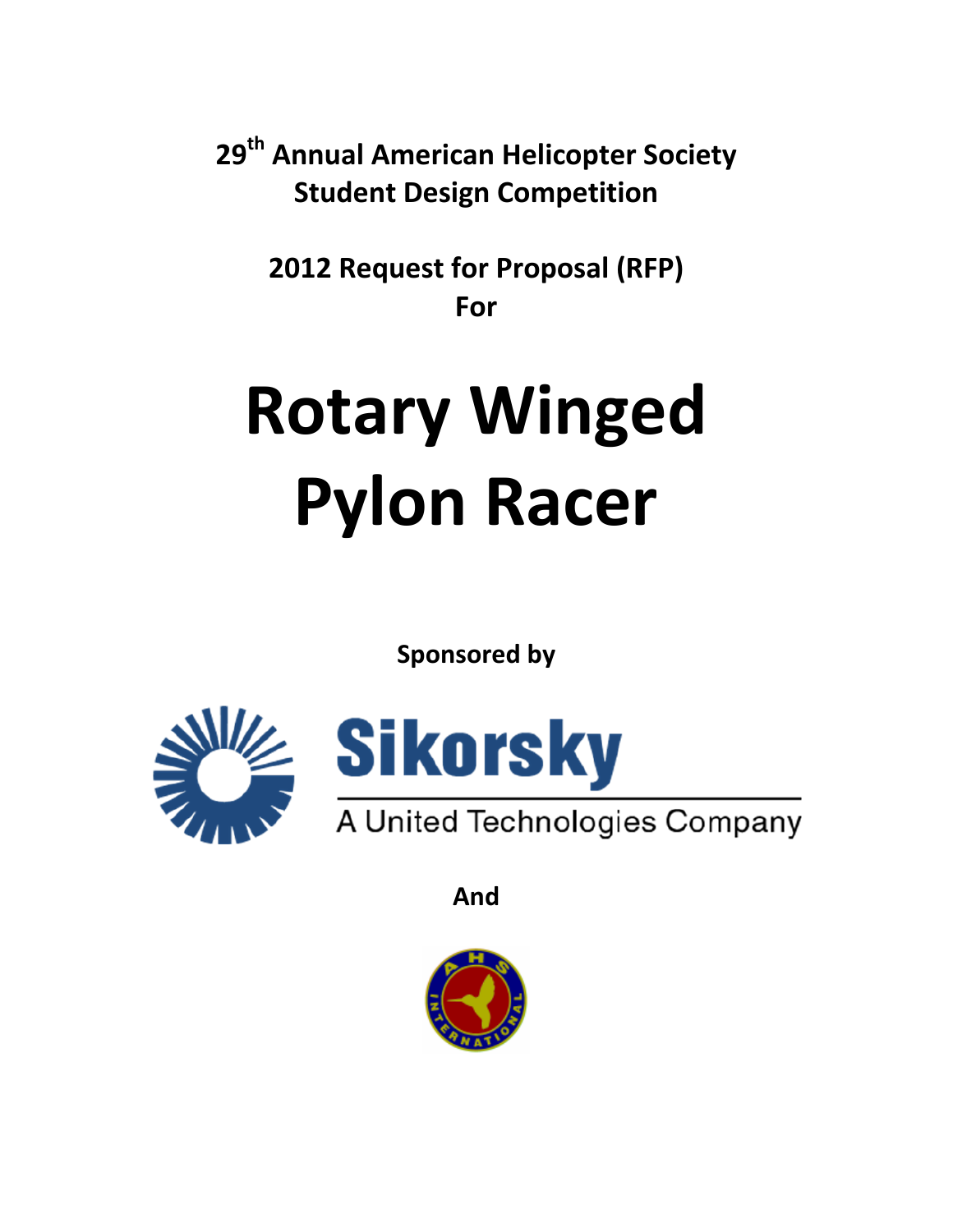# **Table of Contents**

| 1.0   |       |  |  |  |  |  |
|-------|-------|--|--|--|--|--|
| 1.1   |       |  |  |  |  |  |
|       | 1.1.1 |  |  |  |  |  |
|       | 1.1.2 |  |  |  |  |  |
|       | 1.1.3 |  |  |  |  |  |
|       | 1.1.4 |  |  |  |  |  |
|       | 1.1.5 |  |  |  |  |  |
|       | 1.1.6 |  |  |  |  |  |
|       | 1.1.7 |  |  |  |  |  |
|       | 1.1.8 |  |  |  |  |  |
|       | 1.1.9 |  |  |  |  |  |
| 1.2   |       |  |  |  |  |  |
| 1.3   |       |  |  |  |  |  |
| 1.4   |       |  |  |  |  |  |
| 1.5   |       |  |  |  |  |  |
| 1.6   |       |  |  |  |  |  |
| 2.0   |       |  |  |  |  |  |
| 2.1   |       |  |  |  |  |  |
| 2.2   |       |  |  |  |  |  |
|       | 2.2.1 |  |  |  |  |  |
|       | 2.2.2 |  |  |  |  |  |
|       | 2.2.3 |  |  |  |  |  |
|       | 2.2.4 |  |  |  |  |  |
|       | 2.2.5 |  |  |  |  |  |
|       | 2.2.6 |  |  |  |  |  |
|       | 2.2.7 |  |  |  |  |  |
|       | 2.2.8 |  |  |  |  |  |
|       | 2.2.8 |  |  |  |  |  |
|       |       |  |  |  |  |  |
| $A-1$ |       |  |  |  |  |  |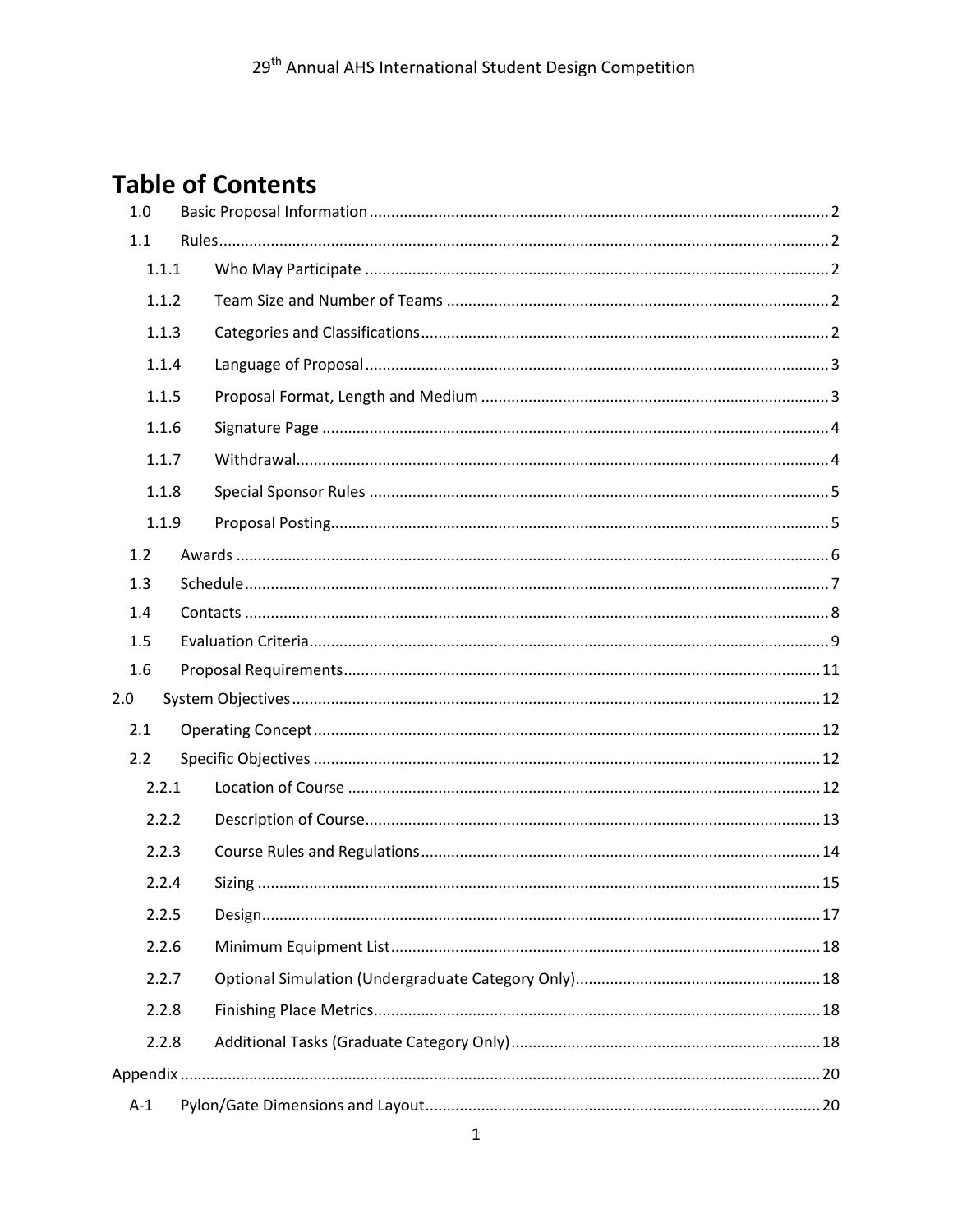## <span id="page-2-0"></span>**1.0 Basic Proposal Information**

Sikorsky Aircraft extends greetings and invites you to participate in the 29<sup>th</sup> Student Design Competition (SDC) of the American Helicopter Society, International (AHS). This Request For Proposal (RFP) is divided into two sections. Section 1 (this section) provides a general description of the competition and the process for entering. This section covers the rules (both general and proposal specific) and schedules that the sponsor requires of the participants. It also describes the awards and provides contact information. Section 2 describes the specific challenge by Sikorsky Aircraft

## <span id="page-2-1"></span>**1.1 Rules**

## <span id="page-2-2"></span>**1.1.1 Who May Participate**

All undergraduate and graduate students from any school (university or college) may participate in this competition, regardless of nationality. A student may be full-time or parttime; their education level will be considered in the classification of their team (see 1.1.3).

## <span id="page-2-3"></span>**1.1.2 Team Size and Number of Teams**

We encourage the formation of project teams. The maximum number of students on a team is ten (10); the minimum team size is one (1), an individual. Schools may form more than one team, and each team may submit a proposal, but each team is limited to a maximum of ten students. A student may be a member of one team only.

We look favorably upon the development of multi-university teams for the added experience gained in education and project management. The maximum number of students for a multiuniversity team is twelve (12), distributed in any manner over the multi-university team.

The members of a team must be named in the Letter of Intent. The Letter of Intent is drafted by the captain of a team and sent to the American Helicopter Society by the date specified in section 1.3. Information in the Letter of Intent must include the name of the university or universities forming the team, the name of the team, the printed names of the members of the team from all the universities in the team, the e-mail addresses and education level (undergraduate or graduate) of each team member, the affiliation of each student in the case of a multi-university team, and the printed names and affiliations of the faculty advisors.

## <span id="page-2-4"></span>**1.1.3 Categories and Classifications**

The competition has two categories that are eligible for prizes. They are: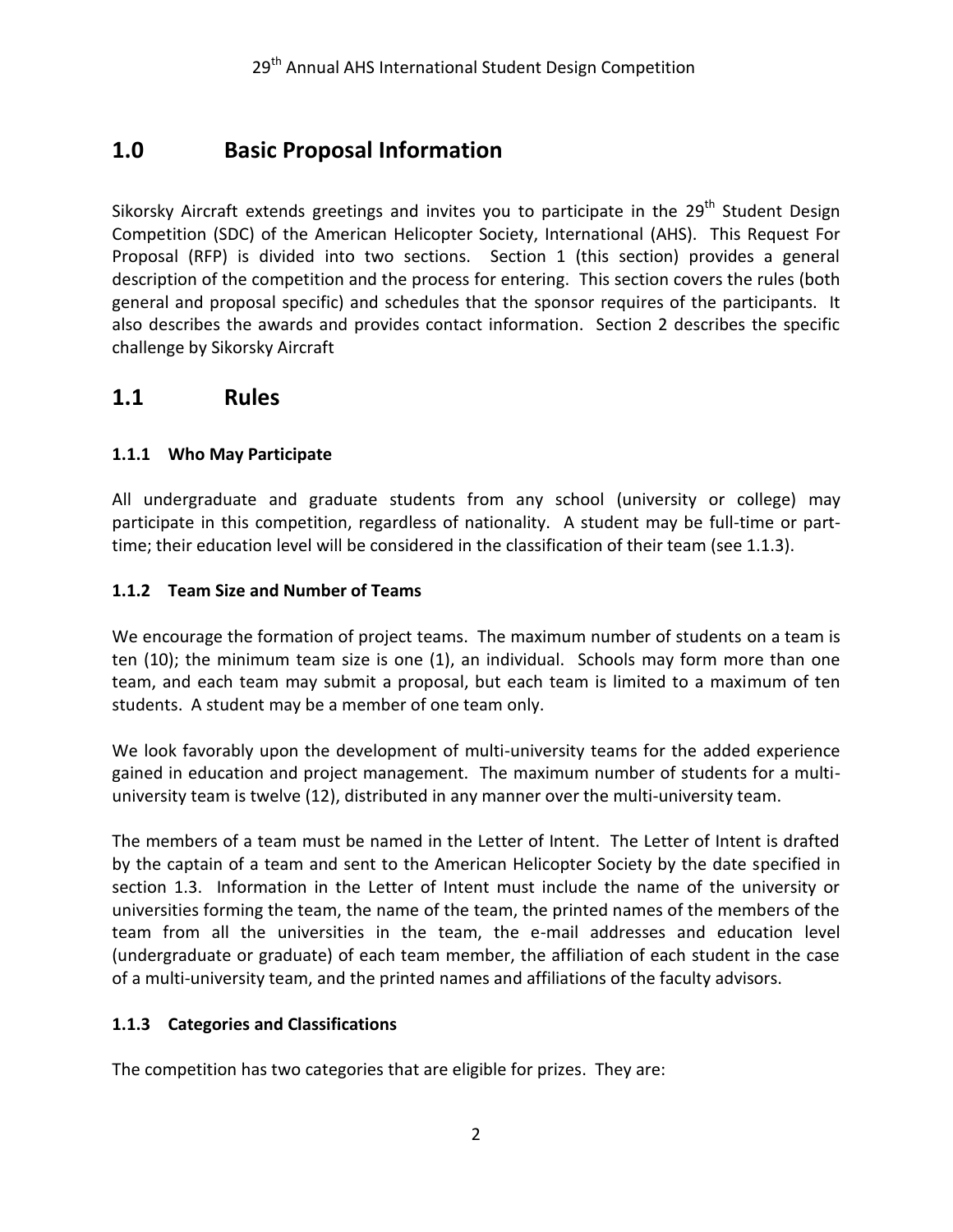- Undergraduate Student Category
- **•** Graduate Student Category

The classification of a team is determined by the highest education level currently pursued by any member of the team.

A "new entrant" is defined as any school (undergraduate or graduate) that has not participated in at least two of the prior three competitions. An additional prize will be awarded for the best proposal by a new entrant.

## <span id="page-3-0"></span>**1.1.4 Language of Proposal**

Regardless of the nationality of the teams, all submittals and communications to and from the American Helicopter Society will be in English. All technical data shall be presented in English units

#### <span id="page-3-1"></span>**1.1.5 Proposal Format, Length and Medium**

At least two separate files comprise the Final Submittal for the Undergraduate Category while three separate files comprise the Final Submission for the Graduate Category. All files must be present for a submission to be considered complete. The judges shall apply a significant penalty if any file is missing.

The files are the Executive Summary, the Final Proposal, and the Simulation Package. Each are described herein.

**The first file is called the Final Proposal.** It is the complete, self-contained proposal of the team. It shall be submitted in PDF form readable with Adobe Acrobat. Exceptions will be considered with advance request.

Undergraduate category Final Proposals shall be no more than 50 pages and graduate category Final Proposals shall be no more than 100 pages. This page count includes all figures, diagrams, drawings, photographs and appendices. In short, anything that can be read or viewed is considered a page and subject to the page count, with the following exceptions. The cover page, acknowledgement page, signature page, posting permission page (see section 1.1.9), table of contents, list of figures, list of tables, nomenclature, reference pages and the Executive Summary are excluded from the page count for the Final Proposal. See sections 1.1.6 for specific information about the signature page.

Pages measure 8  $\frac{1}{2}$  x 11 inches. Undergraduate submissions may have four (4) larger fold-out pages with a maximum size of 11 x 17 inches, and graduate submissions may have eight (8) larger fold-out pages with a maximum size of  $11 \times 17$  inches. If a submission exceeds the page limit for its category, the judges will apply a penalty equal to % point per page over the limit.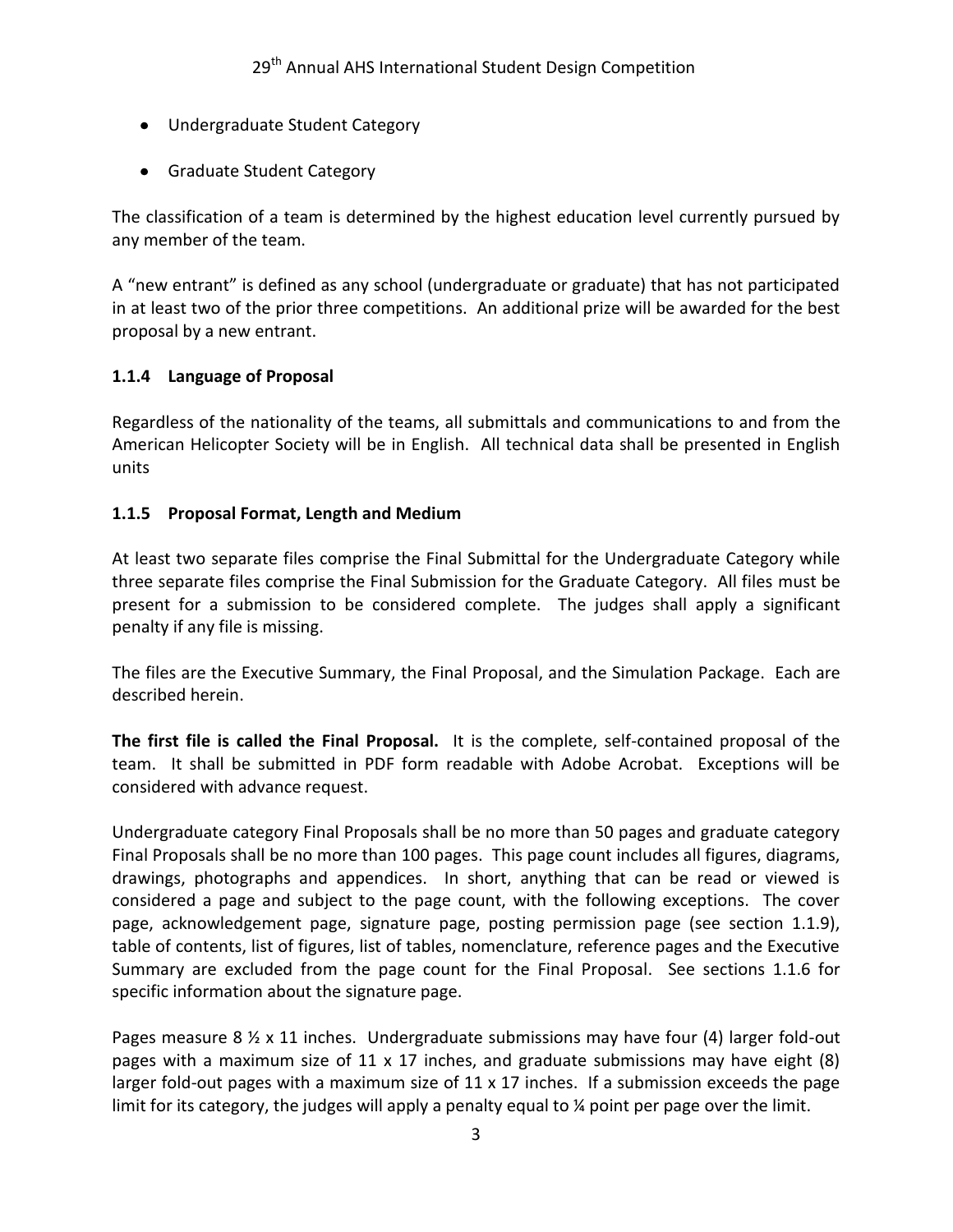All proposals and summaries shall use a font size of at least 10 point and spacing that is legible and enhances document presentation.

**The second file is a PDF file called the Executive Summary.** This is a self-contained "executive" briefing of the proposal. Both undergraduate and graduate category Executive Summaries are limited to twenty (20) pages measuring 8  $\frac{1}{2}$  x 11 inches, with no more than four (4) larger foldout pages of a maximum size of 11 x 17 inches. The Executive Summary can take the form of a viewgraph-style presentation, but it must be a PDF file readable with Adobe Acrobat. No additional technical content may be introduced in the Executive Summary. The judges shall apply the same page count penalty to the Executive Summary score as with the Final Proposal. The Executive Summary shall account for no more than 10% of the total score of the complete submission.

**The third file is called the Simulation Package.** This package is comprised of those files necessary to run the X-Plane simulation. These files are optional for the Undergraduate Category and are mandatory for the Graduate Category. The package shall include video documentation necessary to complete the requirements of this RFP. All Simulation Package files shall be compressed into a single .zip file and sent along with the two report files described above.

All submissions shall be made on a compact disc (CD). A back-up submission via e-mail to the AHS may also be provided by a team, but the submission will not be considered executed without receipt of a compact disc by the submittal deadline.

## <span id="page-4-0"></span>**1.1.6 Signature Page**

All submittals must include a signature page as the second page, following immediately after the cover page. The signature page must include the printed name, e-mail addresses, education level, (undergraduate or graduate), and signature of each student that participated. In the case of a multi-university team, the page must also indicate the affiliation of each student.

The submittals must be wholly the effort of the students, but Faculty advisors may provide guidance. The signature page must also include the printed names, e-mail addresses and signatures of the Faculty Advisors.

Design projects for which a student receives academic credit must be identified by course name(s) and number(s) on the signature page.

#### <span id="page-4-1"></span>**1.1.7 Withdrawal**

If a student withdraws from a team, or if a team withdraws their project from the competition, that team must notify the AHS National Headquarters Office in writing immediately.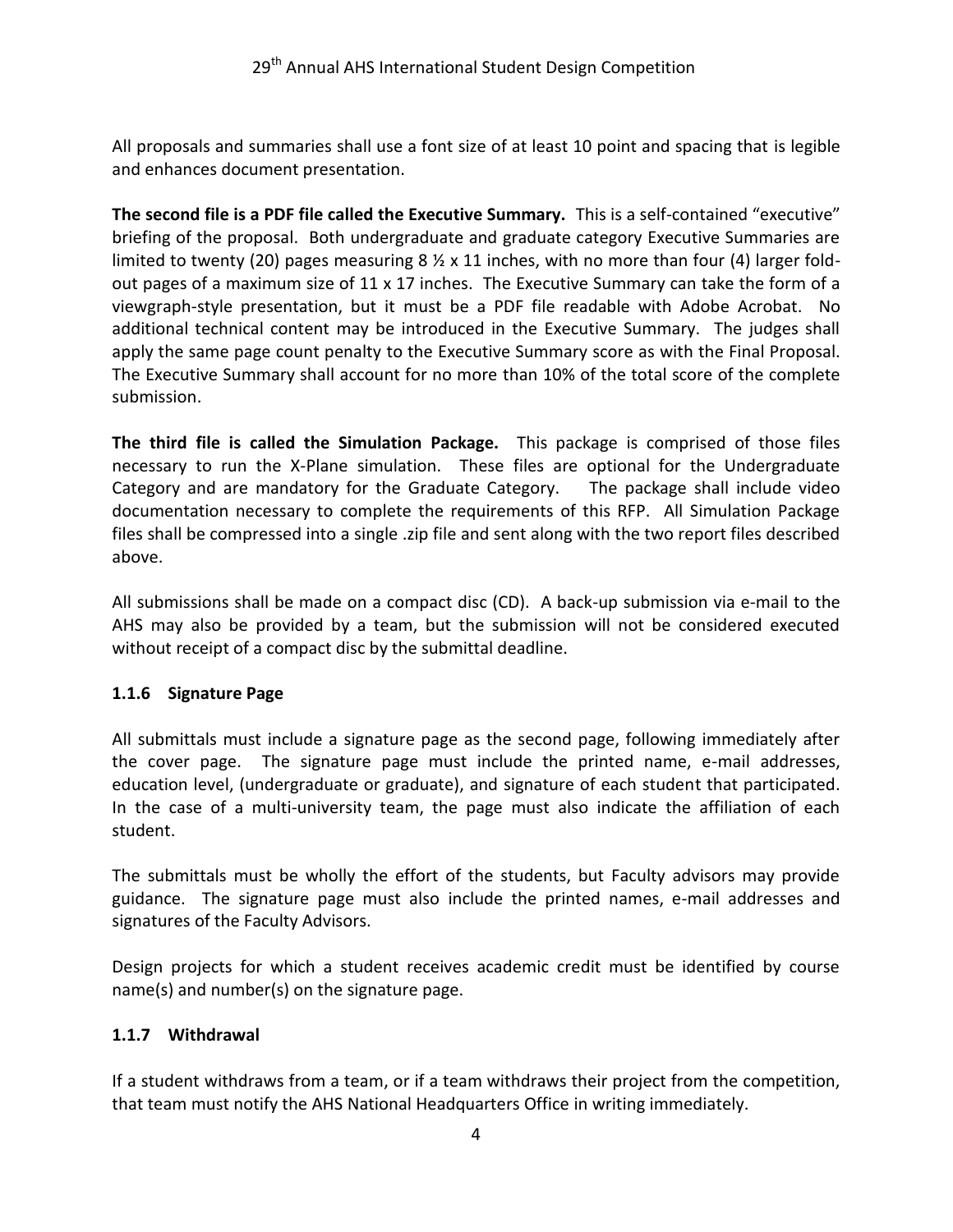#### <span id="page-5-0"></span>**1.1.8 Special Sponsor Rules**

For the optional simulation, teams must submit any necessary electronic files needed to run their model in the X-Plane environment.

#### <span id="page-5-1"></span>**1.1.9 Proposal Posting**

The AHS will post the winning entries in the undergraduate and graduate categories on their web site. Other entries will be posted if the teams provide written permission by their team captain or designated point of contact and a faculty advisor at the time of submission. The written permission shall appear on a separate page immediately following the signature page. This permission page will not count against the total page count.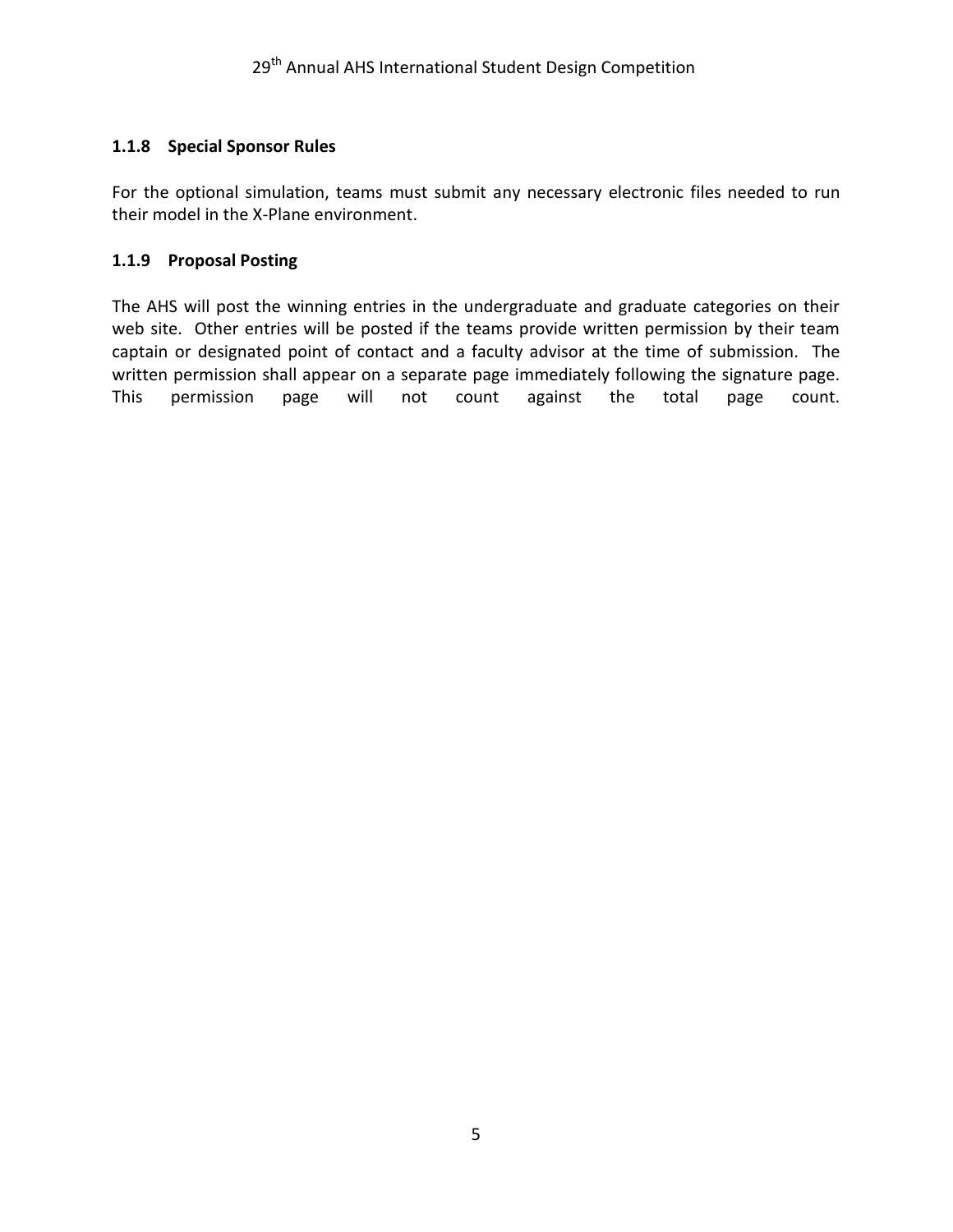## <span id="page-6-0"></span>**1.2 Awards**

Sikorsky Aircraft is very pleased to sponsor the AHS Student Design Competition this year. Sikorsky Aircraft will provide the funds for the awards and travel stipends.

Submittals are judged in two (2) categories.

Undergraduate category:

- $1<sup>st</sup>$  place \$800
- 2<sup>nd</sup> place \$400

Graduate category:

- $1<sup>st</sup>$  place \$1300
- 2<sup>nd</sup> place \$700

In addition, the best "New Entrant" (defined in section 1.1.3) will be awarded \$300.

Certificates of achievement will be presented to each member of the winning team and to their faculty advisors for display at their school. The first place winner or team representative for the graduate and undergraduate categories will be expected to present a technical summary of their design at the 2013 AHS International Annual Forum. Presenters receive complimentary registration and will be provided up to \$1000 in expenses to help defray the cost of attendance.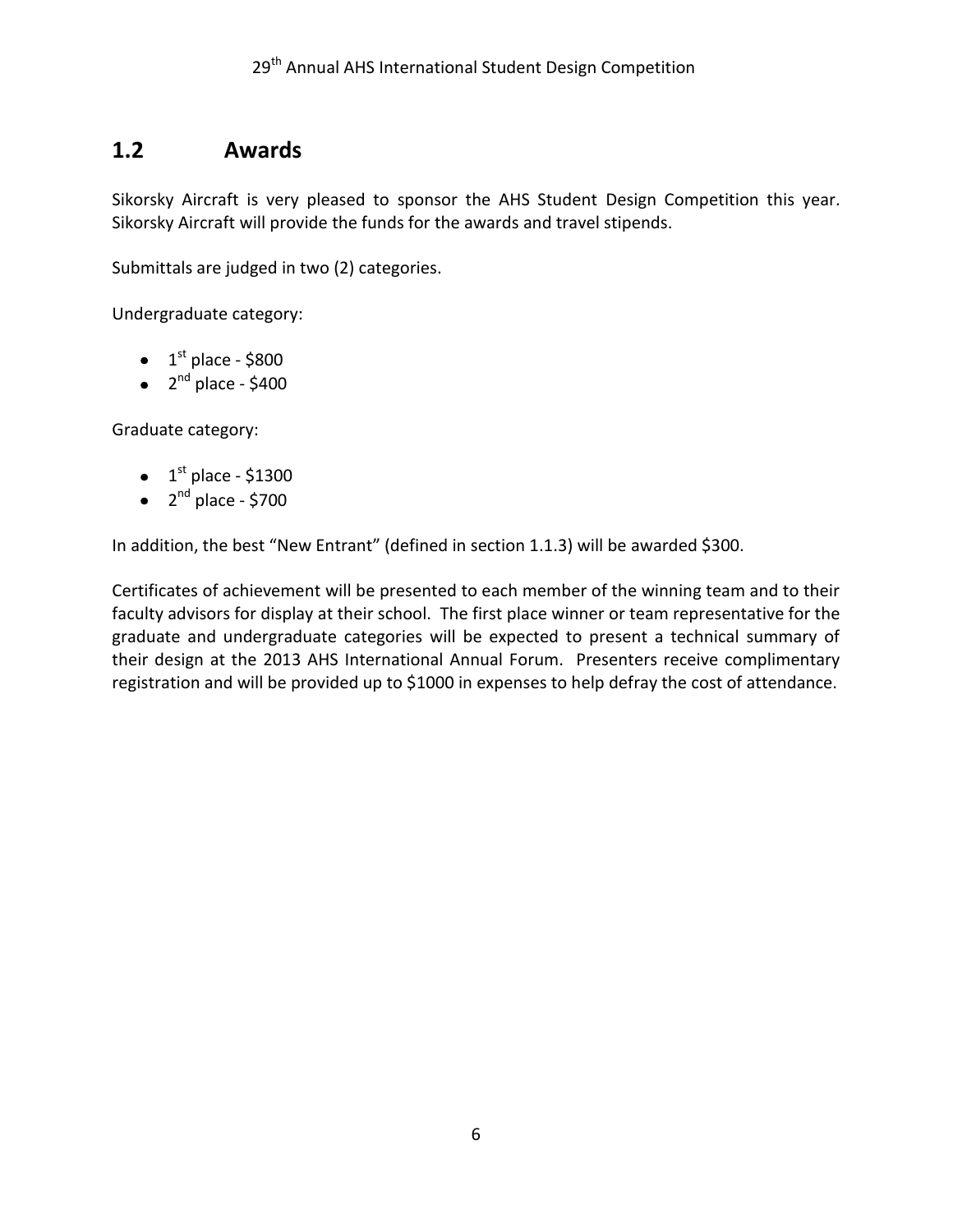## <span id="page-7-0"></span>**1.3 Schedule**

Schedule milestones and deadline dates for submission are as follows:

| <b>Milestone</b>                                                    | Date                                     |
|---------------------------------------------------------------------|------------------------------------------|
| AHS Issues a Request For Proposal                                   | August 8, 2011                           |
| Submit Letter of Intent to Participate                              | No Later Than (NLT)<br>February 17, 2012 |
| Submit Requests for Information/Clarification                       | Continuously, but NLT<br>March 2, 2012   |
| AHS Issues Responses to Questions                                   | NLT March 24, 2012                       |
| Teams submit Final Submittal (Final Proposal and Executive Summary) | NLT June 1, 2012                         |
| Sponsor notifies AHS of results                                     | August 3, 2012                           |
| AHS announces winners                                               | August 10, 2012                          |
| Winning team presents at AHS Forum                                  | May, 2013                                |

We reiterate; if you intend to participate, your Letter of Intent must arrive at the American Helicopter Society, International no later than February 17, 2012. The signature page must include all of the information requested in section 1.1.6.

All questions and requests for information/clarification that are submitted by teams to the AHS will be distributed with answers to all participating teams and judges. Entrants' requests for information and clarification will be answered as soon as possible. All of the questions and answers will also be distributed collectively to all entrants no later than March 24, 2012.

The Final Submittal must be postmarked by June 1, 2012.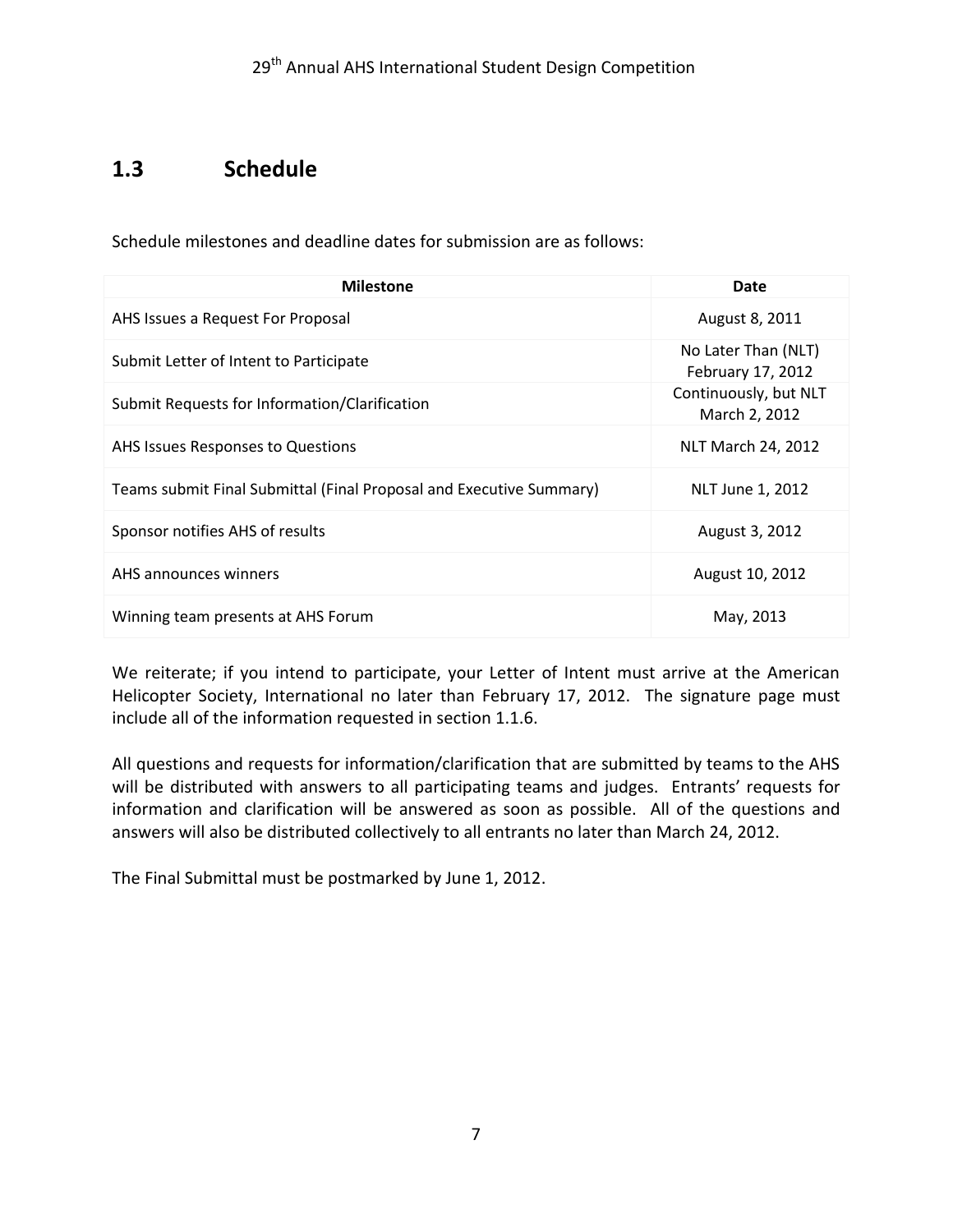## <span id="page-8-0"></span>**1.4 Contacts**

All correspondence should be directed to:

Ms. Kay Brackins, Deputy Director AHS International 217 N. Washington Street Alexandria, Va. 22314 Phone: (703) 684-6777 Fax: (703) 739-9279 E-mail: [kbrackins@vtol.org](mailto:kbrackins@vtol.org)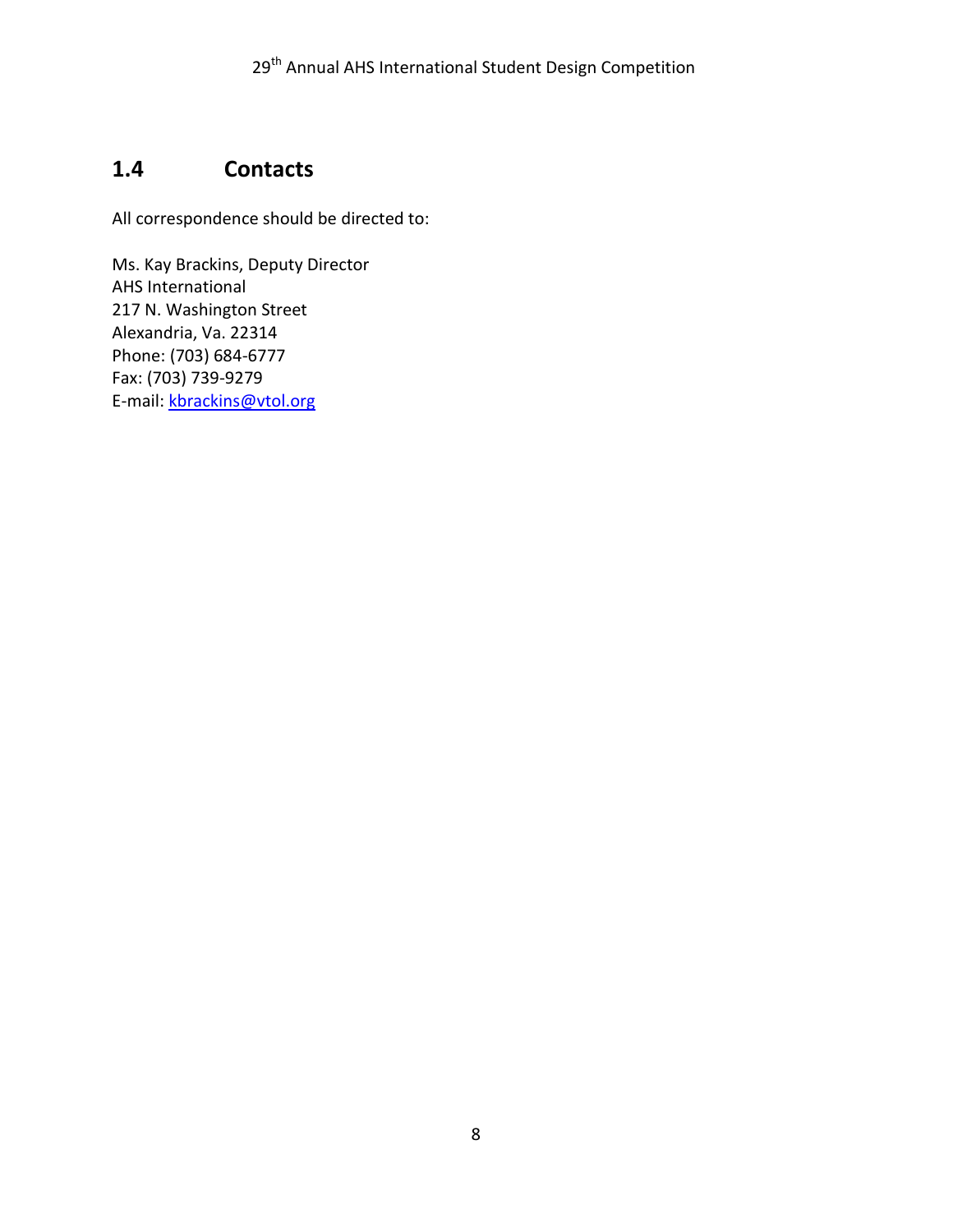## <span id="page-9-0"></span>**1.5 Evaluation Criteria**

The proposals shall be judged on four (4) primary categories with weighting factors specified below.

## A. Technical Content (40 points)

The Technical Content of the proposal requires that …

- The design meets the RFP technical requirements
- **The assumptions are clearly stated and logical**
- A thorough understanding of tools is evident and necessary correlation presented
- All major technical issues are considered
- Appropriate trade studies are performed to direct/support the design process
- Well balanced and appropriate substantiation of complete aircraft and subsystems is present
- **Technical drawings are clear, descriptive, and accurately represent a realistic design**
- The simulation is of high quality and correctly portrays how the actual vehicle would operate (graduate mandatory, undergraduate optional)

## B. Application & Feasibility (25 points)

The proposals will be judged on how well current and anticipated technologies are applied to the problem, and on the feasibility of the solution. The proposals must …

- **Justify and substantiate the technology levels that are used or anticipated**
- **Direct appropriate emphasis and discussion to critical technological issues**
- Discuss how affordability considerations influenced the design process
- **Discuss how reliability and maintainability features influenced the design process**
- **Discuss how manufacturing methods and materials were considered in the design** process
- **Show an appreciation for the operation of the aircraft**
- Show and substantiate the course completion time and the aircraft's efficiency metric  $$ as defined below in section 2.2.8 – which will be compared to other participants' values

## C. Originality (15 points)

The originality of the proposal shall be judged on …

- How innovative and original is the presented solution
- Vehicle/system aesthetics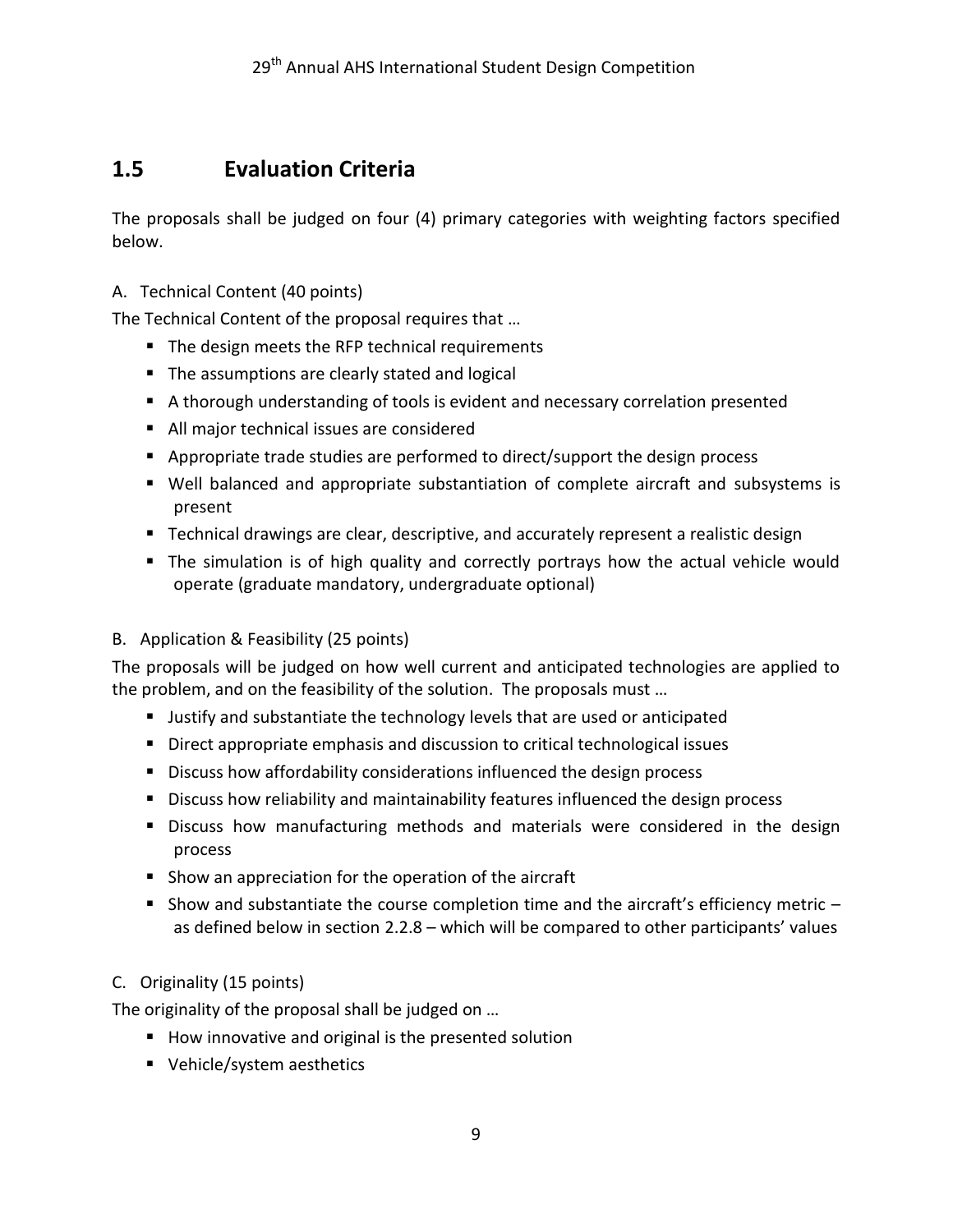## D. Organization & Presentation (20 points)

The organization and presentation of the proposal requires …

- A self-contained Executive Summary that contains all pertinent information and a compelling case as to why the proposal should win. It must be a separate file.
- An introduction that clearly describes the major features of the proposed system
- A well organized proposal with all information presented in a readily accessible and logical sequence
- Clear and uncluttered graphs, tables, drawings and other visual elements
- Complete citations of all previous relevant work (the State-of-the-Art)
- **Professional quality and presentation**
- The proposal meets all format and content requirements

The RFP describes the contest and the requirements. Schedule, page count and other limits, and the basic rules are part of the RFP and will be judged under section 1.5, D.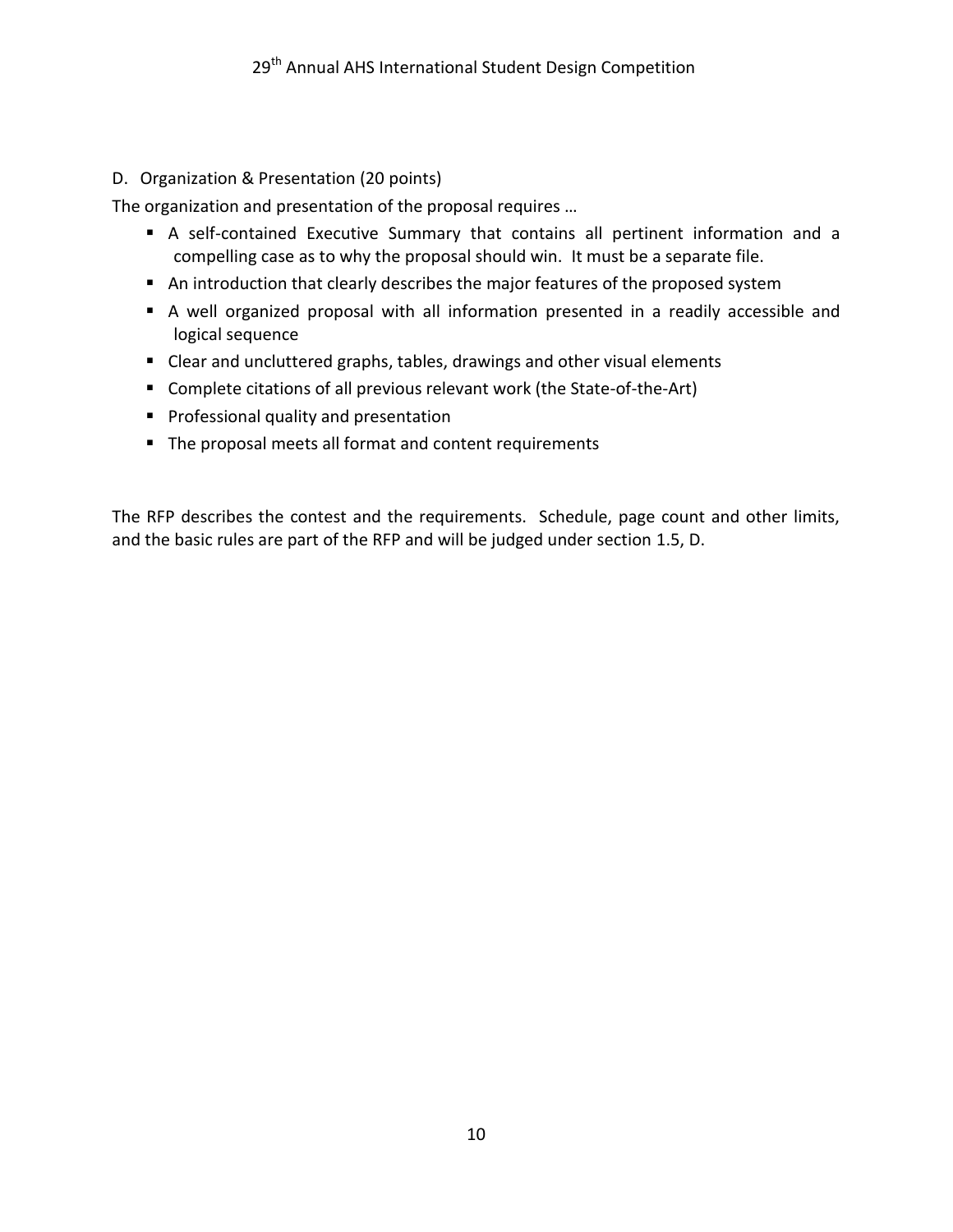## <span id="page-11-0"></span>**1.6 Proposal Requirements**

The Final Submittal needs to communicate a description of the design concepts and the associated performance criteria (or metrics) to substantiate the assumptions and data used and the resulting predicted performance, weight, and cost. Use the following as guidance while developing a response to this Request for Proposal (RFP):

- A. Demonstrate a thorough understanding of the RFP requirements.
- B. Describe how the proposed technical approach complies with the requirements specified in the RFP. Technical justification for the selection of materials and technologies is expected. Clarity and completeness of the technical approach will be a primary factor in evaluation of the proposals.
- C. Identify and discuss critical technical problem areas in detail. Present descriptions, method of attack, system analysis, sketches, drawings, and discussions of new approaches in sufficient detail in order to assist in the engineering evaluation of the submitted proposal. Identify and justify all exceptions to RFP technical requirements. Design decisions are important, but so are process and substantiation.
- D. Describe the results of trade-off studies performed to arrive at the final design. Include a description of each trade and a thorough list of assumptions. Provide a brief description of the tools and methods used to develop the design.
- E. Section 1.1.5, titled "Proposal Format, Length and Medium" describes the data package that a team must provide in the Final Submittal. Specifically, the Final Submittal must contain at least two files (three for graduate category) transmitted on a Compact Disc. The first file is the Final Proposal, which is the full length, complete and self-contained proposed solution to the RFP. By self-contained, we mean that the proposal does not refer to and does not require files other than itself. The second file is an Executive Summary, which presents a compelling story why the sponsor should select your design concept. The Executive Summary should highlight critical requirements and the trade studies you conducted, and summarize the aircraft concept design and capabilities. The third file shall be the Simulation Package. This compressed file will be comprised of all files required to run the undergraduate optional, graduate mandatory X-Plane simulation and any video documentation necessary.
- F. Judging will focus on innovative solutions, system performance, and system value.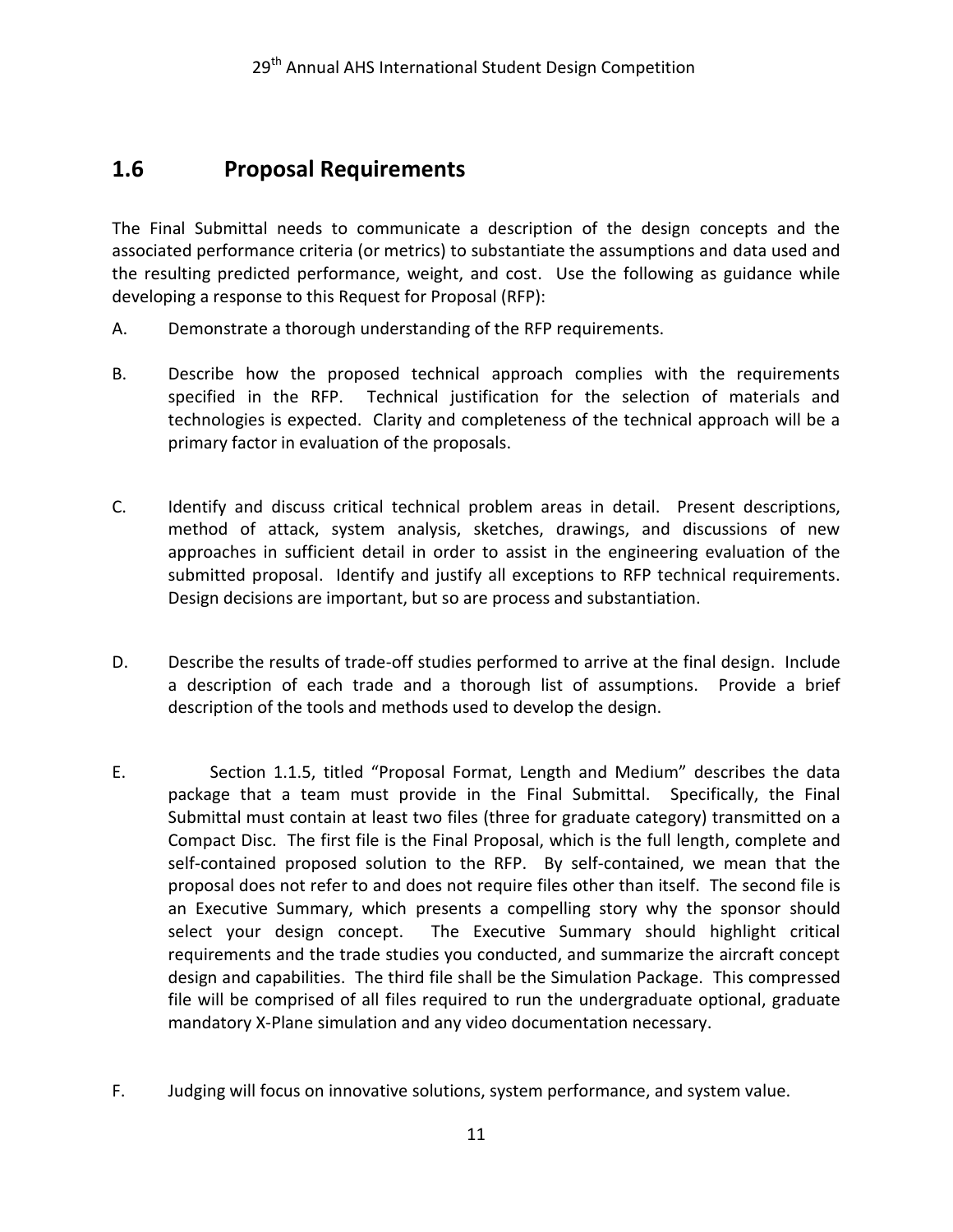# <span id="page-12-0"></span>**2.0 System Objectives**

## <span id="page-12-1"></span>**2.1 Operating Concept**

With the revitalization of public interest in air racing due to the introduction of the Red Bull Air Races and increased popularity in Reno, it has come to the realization of the rotorcraft industry that there is no equivalent in the rotorcraft world. In order to spark interest in a helicopter sport to rival Reno and the Red Bull series, AHS is asking students to design a purpose built helicopter to race on a prescribed pylon course.

One of the main challenges faced by the rotorcraft industry is the unprecedented maneuverability required to complete such a course. For instance, Red Bull series pilots regularly pull 9g turns during a race, a load factor unheard of for a rotor system. It will be up to the designer to decide what load factor is required to complete the course in as fast of a time as possible while keeping in mind that they must strike a balance between load factor, forward speed, and fuel efficiency, all while maintaining safety for the pilot and spectators.

## <span id="page-12-2"></span>**2.2 Specific Objectives**

## <span id="page-12-3"></span>**2.2.1 Location of Course**

In order to attract the most spectators, the course will be constructed and flown over the Hudson River between New York City and Weehawken, NJ in early Fall. At this time of the year temperatures will be relatively mild and will allow the competition organizers to maximize the number of spectators along the banks of the river.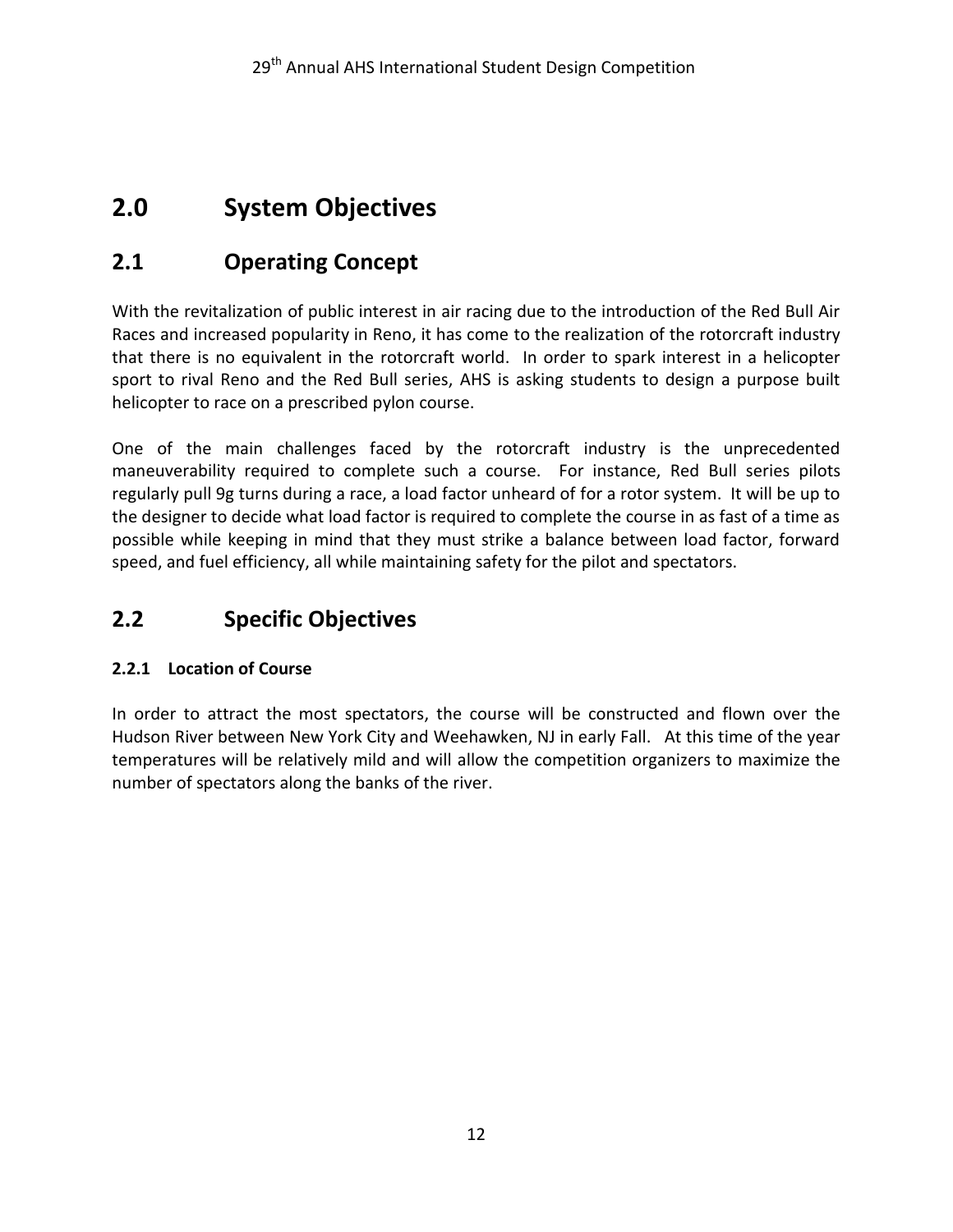## 29<sup>th</sup> Annual AHS International Student Design Competition



| Segment         | 0              |                |                |                | 4                |                | ь              |                                | 8              |                |
|-----------------|----------------|----------------|----------------|----------------|------------------|----------------|----------------|--------------------------------|----------------|----------------|
| <b>Maneuver</b> | <b>Staging</b> | Start          | Slalom         | Short<br>Stop  | Straight<br>Away | Quad<br>Pylon  | Slalom         | Hover,<br>Pirouette,<br>Pickup | Side<br>Flight | Finish         |
| <b>Altitude</b> | $<$ 200 $ft$   | < 200          | $<$ 200 $ft$   | $<$ 500 $ft$   | $< 200$ ft       | $<$ 200 ft     | < 200          | Sea                            | $<$ 200 $ft$   | < 200          |
|                 | AGL            | ft AGL         | AGL            | AGL            | AGL              | AGL            | ft AGL         | Level                          | AGL            | ft AGL         |
| Temp            | $80^{\circ}$ F | $80^{\circ}$ F | $80^{\circ}$ F | $80^{\circ}$ F | $80^{\circ}$ F   | $80^{\circ}$ F | $80^{\circ}$ F | $80^{\circ}$ F                 | $80^{\circ}$ F | $80^{\circ}$ F |

#### <span id="page-13-0"></span>**2.2.2 Description of Course**

- (0) Staging for the event will take place at a local football field where participants will be required to hover-taxi their aircraft to the starting point. For safe ground operations, the vehicle must fit between the forty yard lines at center field leaving a 15 foot safety zone around rotating components. The aircraft must perform a HOGE takeoff.
- (1) The pilot must pass the start markers at a speed at or below 100 kts. At that time, the course timer will begin.
- (2) The aircraft will be maneuvered through a slalom course; the passage side of the first pylon is at the pilot's discretion although the aircraft must be maneuvered alternately through the three pylons.
- (3) After passing through the pylons, the pilot has 300 feet to change direction of the helicopter and pass through the adjoining pylons. For this maneuver, altitude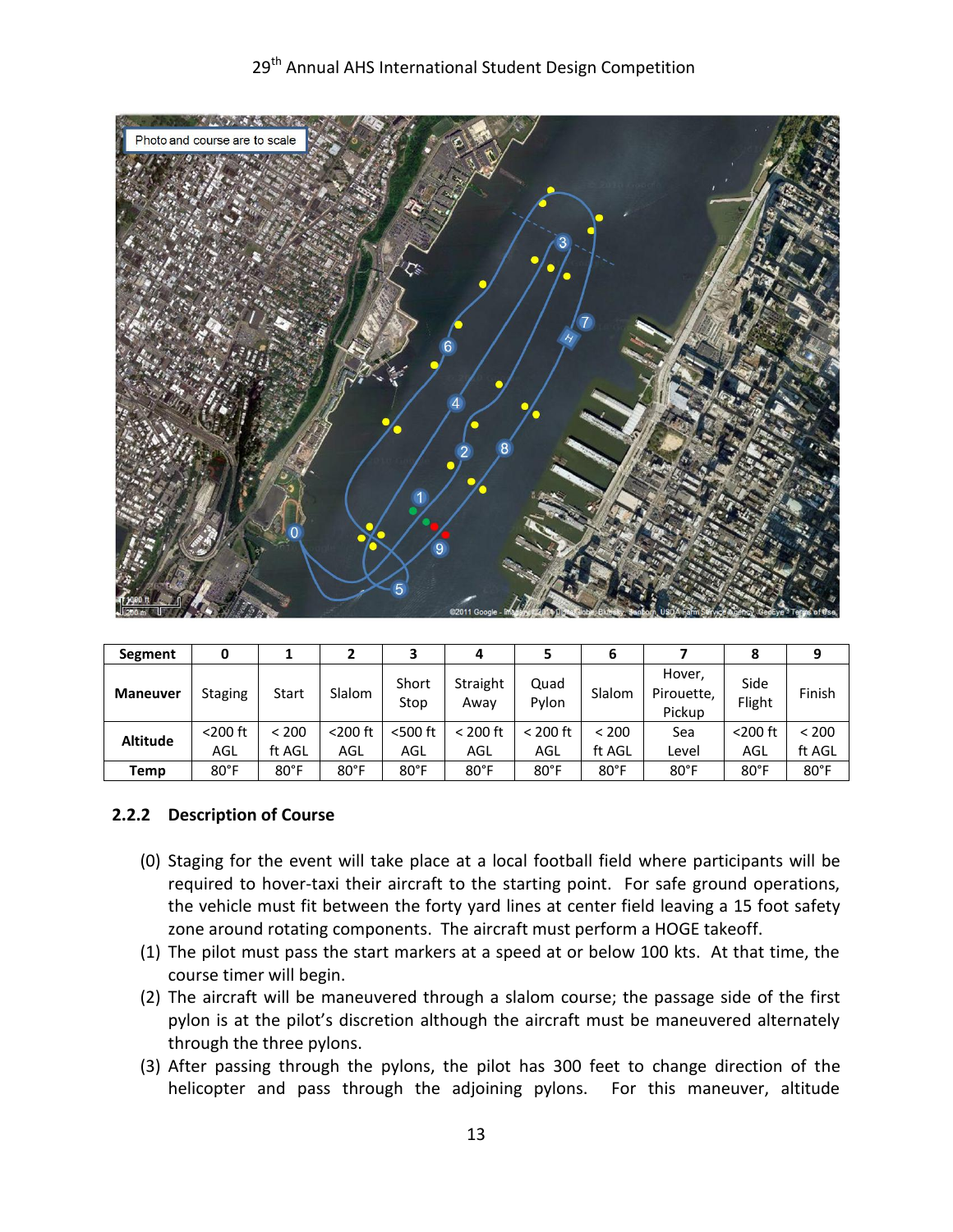restrictions are lifted to 500 feet AGL so that – if necessary – the pilot can pull a hammerhead-type maneuver.

- (4) A straight-away follows where the aircraft can reach  $V_H$ .
- (5) The pilot then must enter the quad pylon where a left turn will take the aircraft back through the pylon
- (6) The aircraft will be maneuvered through a second slalom course; the passage side of the first pylon is at the pilot's discretion although the aircraft must be maneuvered alternately through the three pylons.
- (7) The pilot must then bring the aircraft to a stable hovering stop no more than 25 feet over a landing platform and maintain a hover over the designated "H" for no less than 30 seconds. After 30 seconds have elapsed, the pilot must perform a 360° pirouette over the landing pad in the opposite direction of the main rotor rotation, if applicable. A slung load will then be automatically attached to the vehicle and the rest of the course will be flown with this additional weight.
- (8) In front of the Intrepid Sea, Air, and Space museum, to show off the capabilities of their machine, the pilot must perform a side flight 90° off course line and facing the crowd on the decks. The distance traveled between the last two yellow course pylons will be 500 yards.
- (9) To stop the course timer, the aircraft must pass through the end pylons and then return to the staging area for a HOGE landing, taxi, and shutdown.

## <span id="page-14-0"></span>**2.2.3 Course Rules and Regulations**

- The aircraft must carry at least one occupant at 225lb who has full control of the vehicle during the entire run.
- Although the pylons will be made of a light fabric to reduce the effects of a rotor strike, the hitting of a pylon will result in immediate disqualification from the race.
- At no time during the flight shall the aircraft be banked past 90°.
- When passing through the pylons, the aircraft must be at or below the top of the pylon.
- Crossing the 300 ft mark at segment 7 will result in a 30 second penalty.
- For every second the aircraft is over the permitted altitude during the race an additional 30 seconds will be applied to the course completion time.
- Pilots and crew will be required start their engines before given the rotors turning signal to allow warm-up and system check-out. There will need to be at least 10 minutes of warm up time.
- In order to avoid delay at the staging area, pilots will be required to takeoff within 5 minutes of being given the rotors turning signal.
- 10 minutes will elapse between the rotors turning signal and the crossing of the start pylons.
- There must be enough fuel onboard for 15 minutes of flight at TOGW at  $V_{BR}$  to account for staging and traffic pattern flight.
- The mid-mission payload pickup will be performed by an automated hookup system. All that is required of the pilot is to guide his receiving hook into a prestrung loop that is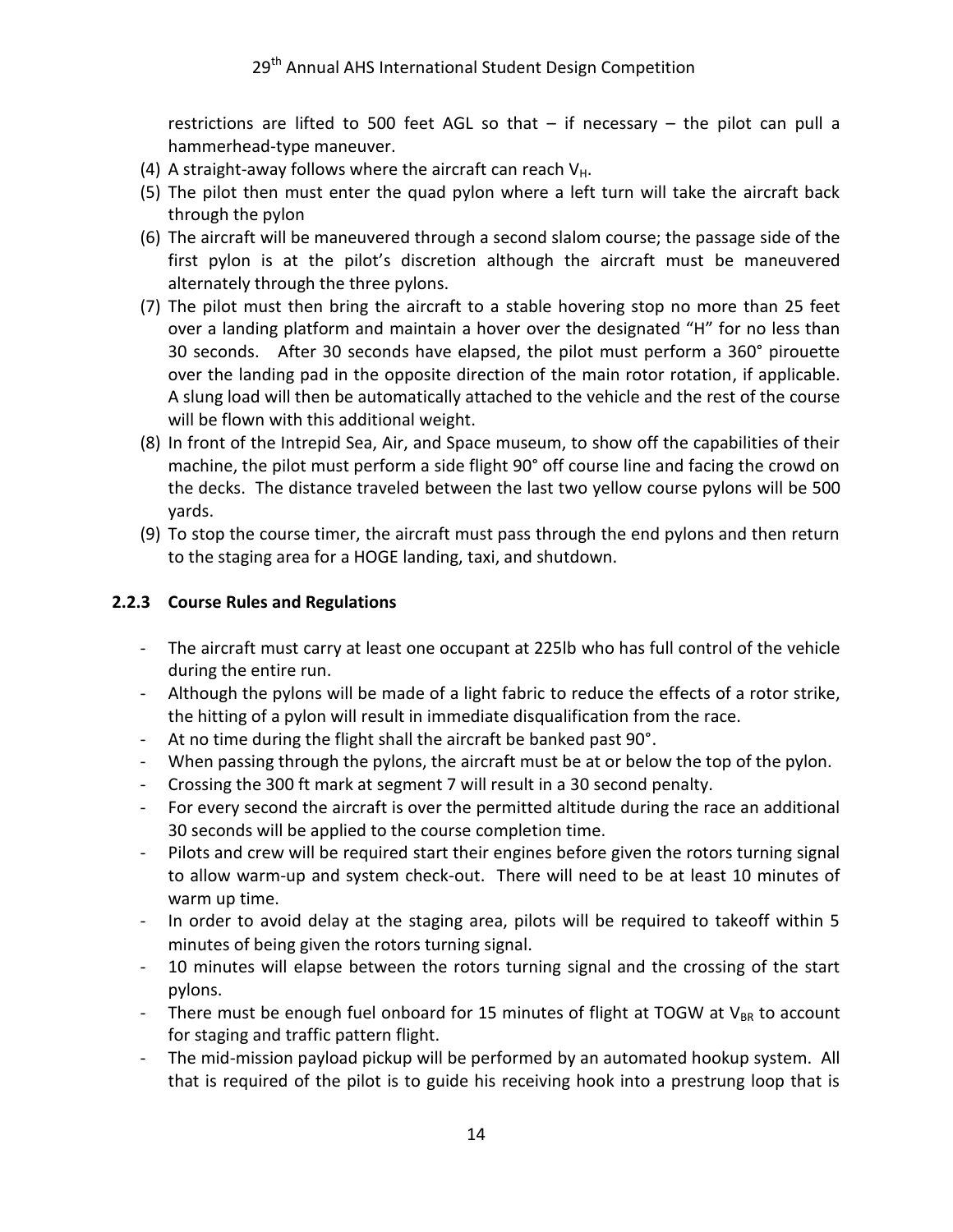attached to the load. The load will be a concrete block weighting 300 lbs at the end of a 15 foot Kevlar cable.

#### <span id="page-15-0"></span>**2.2.4 Sizing**

All teams, although not restricted to the exact same engine, must use the same level of technology; below are tables of engine data at 3 ambient conditions for the uninstalled, scalable engine. Teams must use this data to ensure the same levels of technology are maintained. Proper installation factors should be accounted for and power draw for subsystems should be subtracted from the power available for dynamic flight components.

| <b>Engine Rating</b> | <b>Duration</b> | <b>Power Available [SHP]</b> | SFC [lb/hp·hr] |
|----------------------|-----------------|------------------------------|----------------|
| OEI                  | 30 Seconds      | 1049                         | 0.360          |
| <b>MRP</b>           | 2 minutes       | 1002                         | 0.361          |
| IRP                  | 30 minutes      | 934                          | 0.365          |
| <b>MCP</b>           | Continuous      | 764                          | 0.379          |
| Part Power           | -               | 501                          | 0.426          |
| Idle                 |                 | 200                          | 0.672          |

#### **Table 1: Uninstalled Engine Data for SL/ISA Conditions**

#### **Table 2: Uninstalled Engine Data for SL/103°F Conditions**

| <b>Engine Rating</b> | <b>Duration</b> | <b>Power Available [SHP]</b> | SFC [lb/hp·hr] |
|----------------------|-----------------|------------------------------|----------------|
| OEI                  | 30 Seconds      | 867                          | 0.373          |
| <b>MRP</b>           | 2 minutes       | 820                          | 0.377          |
| <b>IRP</b>           | 30 minutes      | 758                          | 0.384          |
| <b>MCP</b>           | Continuous      | 619                          | 0.404          |
| Part Power           | -               | 410                          | 0.466          |
| Idle                 |                 | 164                          | 0.784          |

#### **Table 3: Uninstalled Engine Data for 6K/95°F Conditions**

| <b>Engine Rating</b> | <b>Duration</b> | <b>Power Available [SHP]</b> | SFC [lb/hp·hr] |
|----------------------|-----------------|------------------------------|----------------|
| OEI                  | 30 Seconds      | 707                          | 0.371          |
| <b>MRP</b>           | 2 minutes       | 664                          | 0.376          |
| IRP                  | 30 minutes      | 611                          | 0.383          |
| <b>MCP</b>           | Continuous      | 504                          | 0.402          |
| Part Power           | -               | 332                          | 0.463          |
| Idle                 |                 | 133                          | 0.777          |

Ram power increases with forward airspeed and may be estimated with the following equation:

$$
\frac{P_V}{P_{Static}} = (1 + 0.195 \cdot M_{\infty}^2)^{3.5}
$$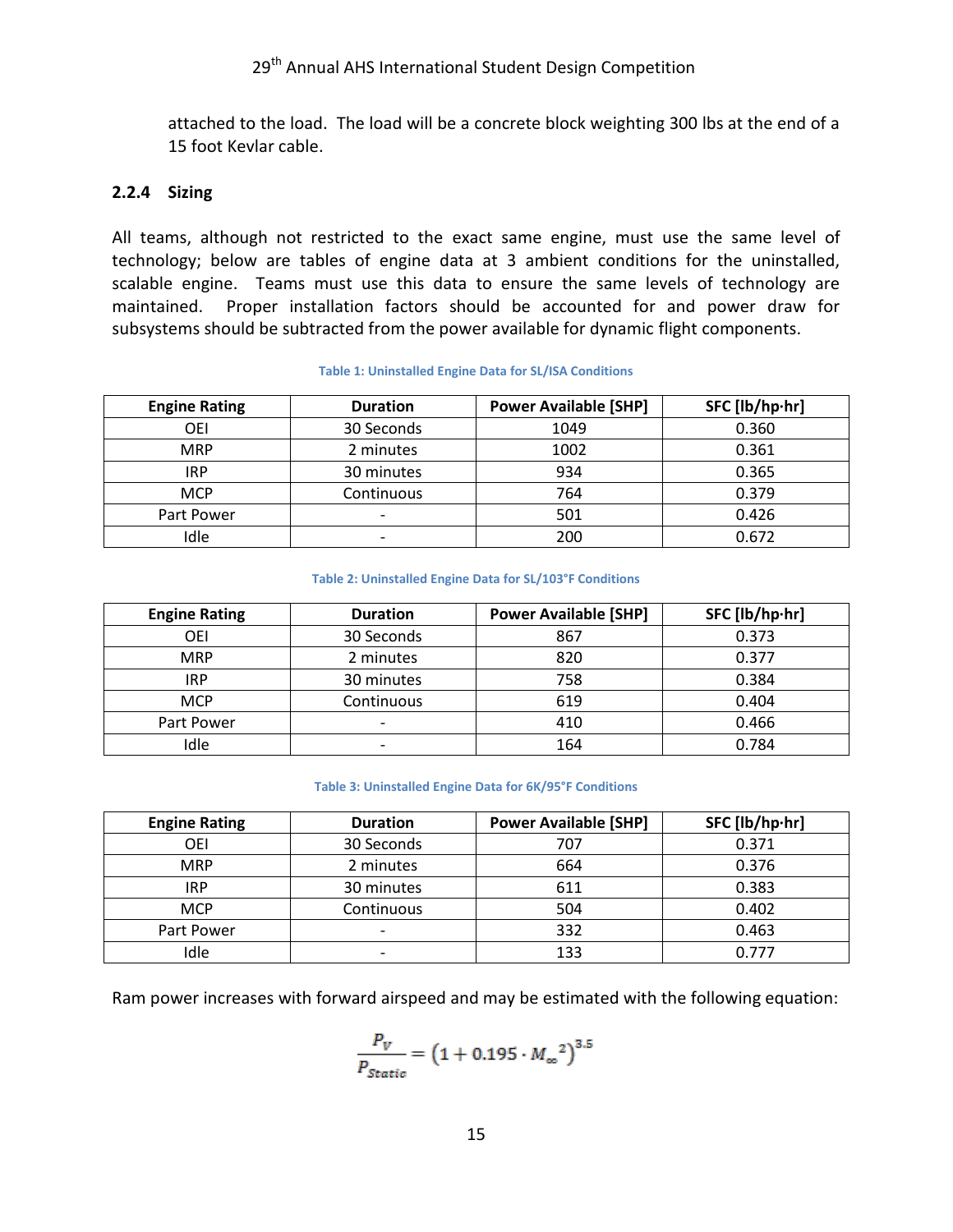where  $P_V$  is the power available at speed,  $P_{static}$  is the power available at zero velocity and  $M_{\infty}$  is the Mach number the aircraft is traveling at during that segment of flight.

The designer will have to scale their engine on the data above as baseline using the following scaling parameters:

$$
\gamma = \frac{MRP_{SL/ISA_{Scaled}}}{MRP_{SL/ISA_{Baseline}}} = \frac{MRP_{SL/ISA_{Scaled}}}{1,002 \, SHP}
$$

$$
SFC_{Corr} = \frac{-0.00932 \cdot \gamma^2 + 0.865 \cdot \gamma + 0.445}{\gamma + 0.301}
$$

The same scaling factor  $\gamma$  is then applied to power available across all ambient and ratings while the same SFC correction factor  $SFC_{Corr}$  is applied to SFC across the board.

There are effects on fuel consumption and power available when the RPM of the engine (Np) is deviated from the design point at 100%. The effects of variation are captured in the following equations:

$$
SFC_{Corr} = -1.211 \cdot \left(\frac{\omega_{actual}}{\omega_{100\%}}\right)^3 + 4.281 \cdot \left(\frac{\omega_{actual}}{\omega_{100\%}}\right)^2 - 5.104 \cdot \left(\frac{\omega_{actual}}{\omega_{100\%}}\right) + 3.034
$$
  

$$
SHP_{Corr} = 1.143 \cdot \left(\frac{\omega_{actual}}{\omega_{100\%}}\right)^3 - 3.907 \cdot \left(\frac{\omega_{actual}}{\omega_{100\%}}\right)^2 + 4.580 \cdot \left(\frac{\omega_{actual}}{\omega_{100\%}}\right) - 0.816
$$

Nominal operating  $\omega_{100\%} = 18,000$  RPM.

The factors  $SFC_{Corr}$  and  $SHP_{Corr}$  are applied to the power available and the SFC across the board just as the engine scaling factor and associated SFC scaling factor were applied.

Residual thrust from the engine can be estimated using:

$$
T_{Residual} = 0.094 \cdot SHP
$$

Along with power and SFC compliance, the engine will also be checked for weight compliance. The weight of the engine must not be less than:

$$
W_{Engine} = N_{eng} \cdot \left[ \frac{0.1054 \cdot \left(\frac{MCP}{N_{eng}}\right)^2 + 358 \cdot \left(\frac{MCP}{N_{eng}}\right) + 2.757 \times 10^4}{\left(\frac{MCP}{N_{eng}}\right) + 1180} \right]
$$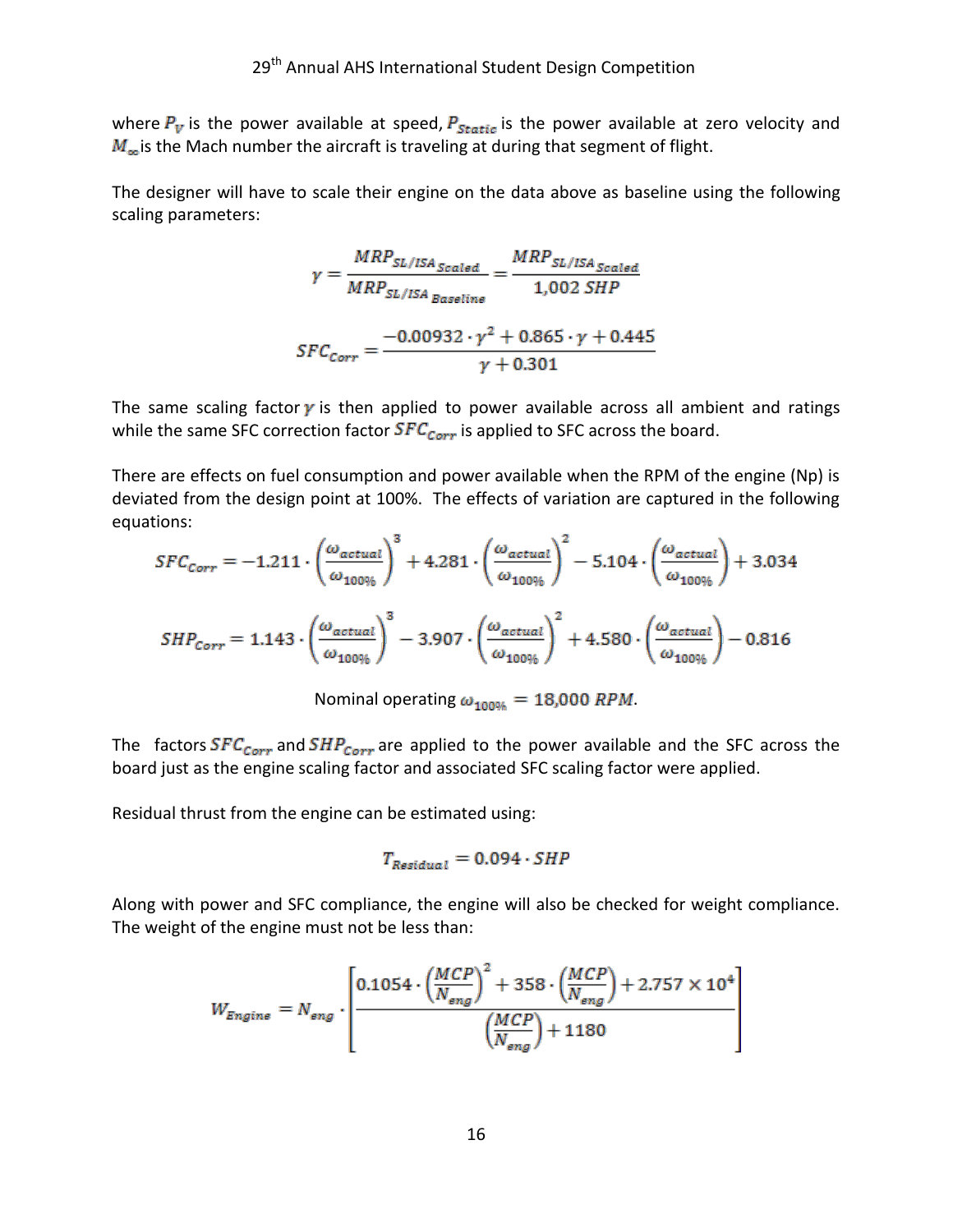where  $N_{eng}$  is the number of engines that are installed on the aircraft and MCP is the uninstalled power of the scaled engine at sea level standard with no RPM or ram effects.

Not associated with the technical inspection before the race, but beneficial to the design and integration of the scaled engine, the dimensions of the engine follow the following trending:

$$
Diameter = 2.117 \cdot \left(MRP_{Unninstalled, SL/ISA}\right)^{0.3704}
$$
\n
$$
Length = 2.622 \cdot \left(MRP_{Uninstalled, SL/ISA}\right)^{0.4148}
$$

It is up to the sizing analyst to either derive or use appropriate component weight equations for all other aircraft components. A detailed weight breakdown of all components to Mil Standard 1374 is required.

The aircraft to be designed will need to be able to hover out of ground effect at S.L./103°F at TOGW as well as be able to cruise at a minimum of 125 kts at 90% MCP. To demonstrate the benefits of a helicopter, the vehicle must be able to demonstrate a side flight of 60 kts at S.L./103°F, TOGW. When sizing for this maneuver, the more stringent of +90° or -90° off of the nose should be used. A faster cruise speed and/or a higher ambient hover capability while staying within the size constraints are encouraged.

## <span id="page-17-0"></span>**2.2.5 Design**

The purpose of this aircraft is to complete the timed course as quickly as possible while maintaining the hover and side flight capabilities of a helicopter. Thus, the designer should take this into consideration when laying out the design. Pilot visibility is very important to safe operations and a cockpit layout should show that the pilot has adequate visibility during hover, sideward flight, and in forward flight. Visibility from the pilot's position must adhere to MIL-STD-850B which defines the minimum angles of visibility for military aircraft.

Inboard and outboard profiles of the aircraft showing locations of major components will be required as well as a weight, inertia, and C.G. analysis of the aircraft throughout its flight.

Preliminary structural design should show safe load paths for the major systems on board the aircraft and attention should be paid towards what happens to components in the unfortunate event of a crash.

Since the staging area is a confined and possibly busy environment, safety constraints dictate that departing aircraft have a minimum clearance of one rotor radius around rotating components. Forms of auxiliary propulsion are permitted in the design.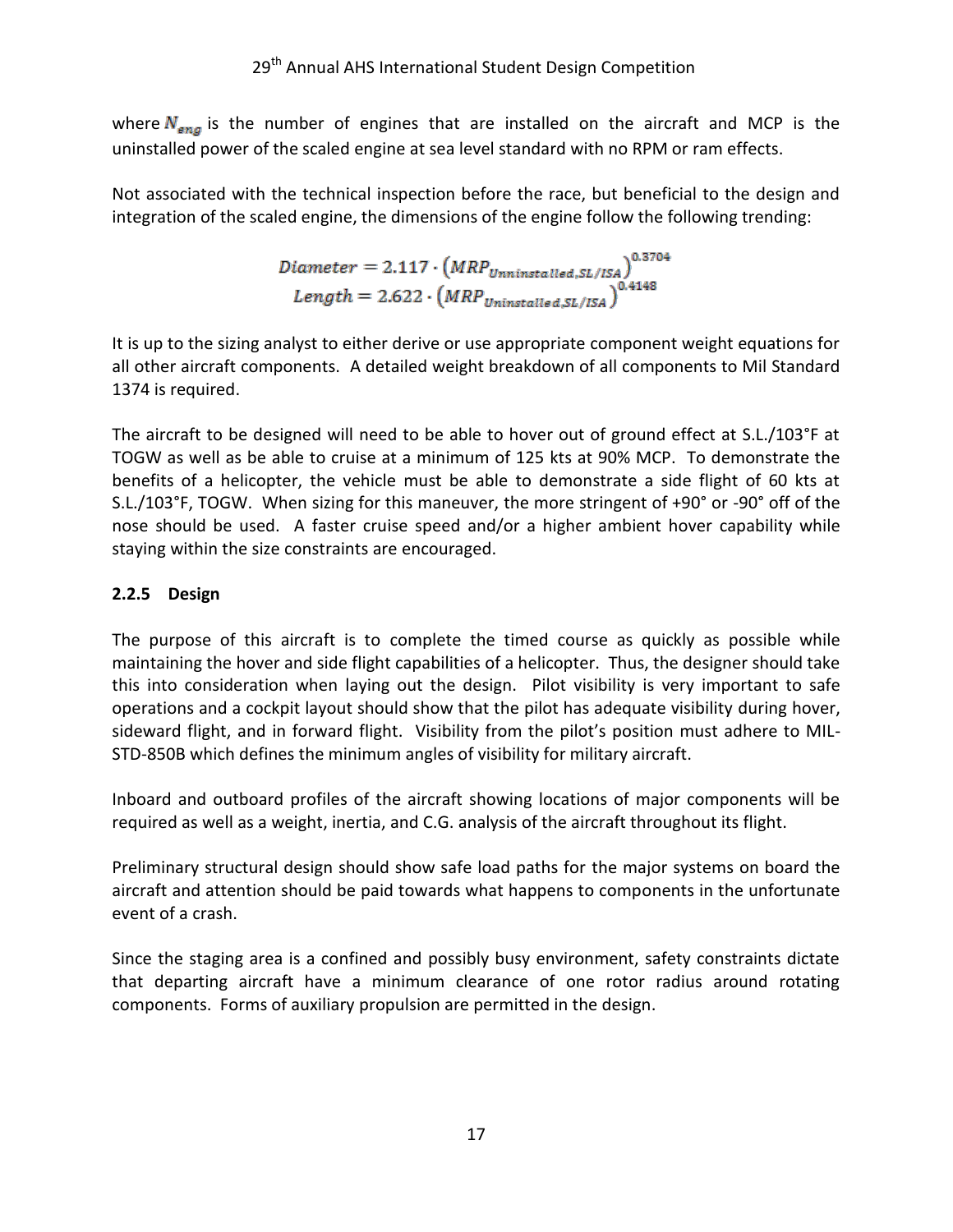## <span id="page-18-0"></span>**2.2.6 Minimum Equipment List**

For safe flight and FAA compliance, each aircraft must be configured with an avionics suite that meets minimum FAA requirements for flight within the NY VFR corridor. Although this is a race and the aircraft may be registered as an experimental aircraft, the aircraft will be flown to the staging area from a local airport. Night flight will not be required for these machines, so the MEL does not have to include those components required for dusk-to-dawn flight. Appropriate weight allocation should be made for all components.

Flotation for the pilot is required at a minimum as well as fire protection. Since this race will be held over water in order to minimize spectator risk, special consideration should be taken with respect to emergency equipment. Rescue boats will be at the ready to assist in the unfortunate event of a crash; however, response times for rescue divers could extend to 5 minutes.

## <span id="page-18-1"></span>**2.2.7 Optional Simulation (Undergraduate Category Only)**

As an optional component for undergraduate participants in this competition, the design team may create a flight simulation of the aircraft and the course in X-Plane so that a pilot may fly it in a simulator and give feedback to the team. A video may be made showing the team's vehicle completing the course with accompanying plots of altitude, velocity, heading, pitch, and bank on a time scale. Teams should make note on these charts when they pass through each of the pylons. This will be used to verify the completion time of the course and assess any penalties.

## <span id="page-18-2"></span>**2.2.8 Finishing Place Metrics**

For the design competition, teams must estimate the performance of their vehicles by citing an estimated course completion time using their designed aircraft. This value will be compared to other teams to place a *Fastest Time* winner which will count towards a small portion of the total point value awarded in the design competition.

The teams must also estimate the fuel burned during the mission, which will be combined with other parameters in the following metric to place a *Most Efficient* winner which will also count towards a small portion of the total point value awarded in the design competition.

$$
\eta = 2 \cdot Course\ Time\ [sec] + 5 \cdot Fuel[lbs] + MRP_{SL./ISA, Uninstead} \ [SHP]
$$

Where the goal is to minimize  $\eta$ .

## <span id="page-18-3"></span>**2.2.8 Additional Tasks (Graduate Category Only)**

The graduate design teams will be required to create a flight simulation of the aircraft and the course in X-Plane so that a pilot may fly it in a simulator and give feedback to the team. A video should be made showing the team's vehicle completing the course with accompanying plots of altitude, velocity, heading, pitch, and bank on a time scale. Teams should mark on these charts when they pass through each of the pylons.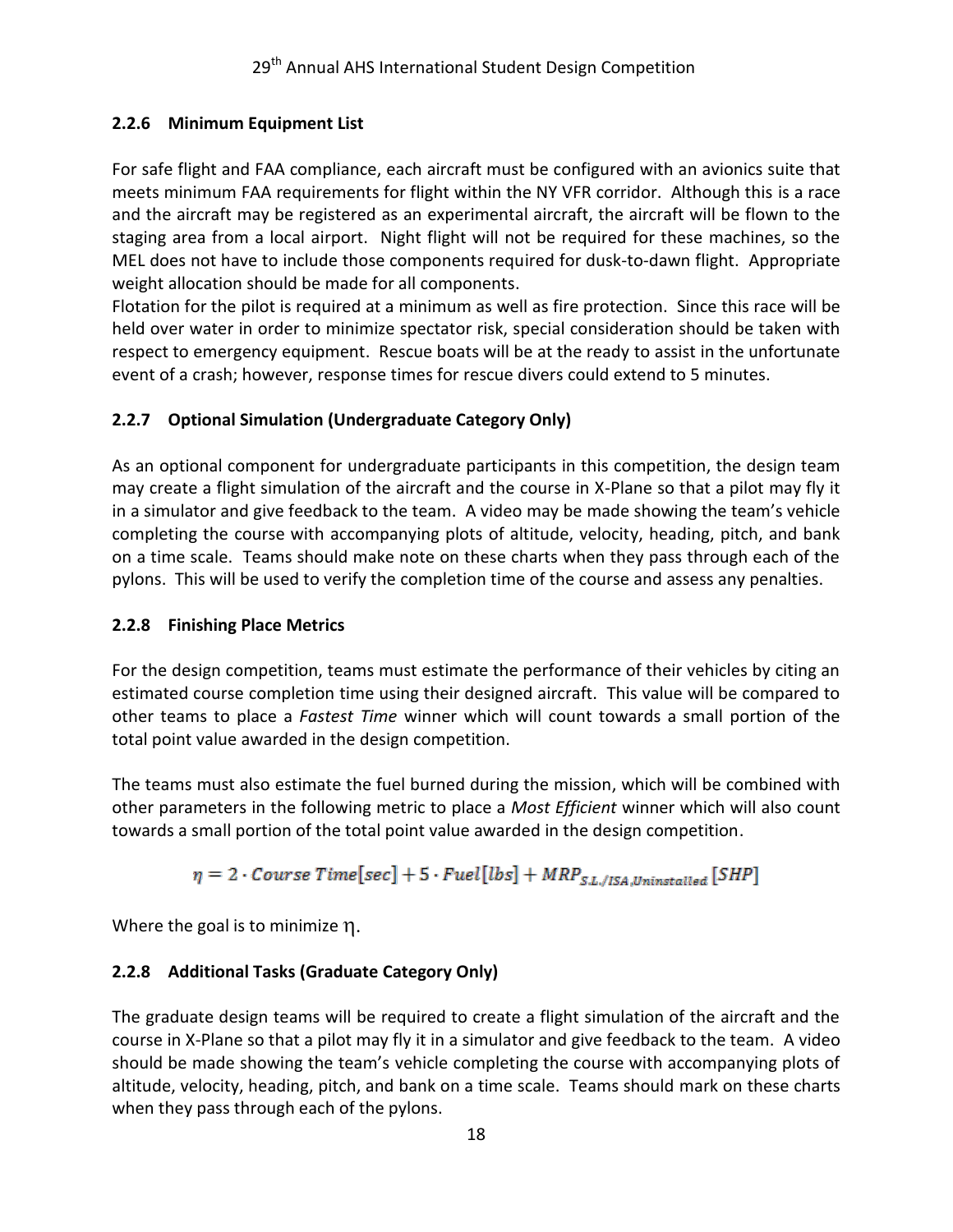Graduate teams will also be required to design the aircraft described above taking into consideration alternative forms of propulsion, and compare its benefits and detriments to the use of the engine described above in Section 2.2.4. The architecture of the alternate propulsion system is to be selected by each team but must be accompanied by a robust description of operation, a substantiation of the power system, and a realistic power, weight, and size.